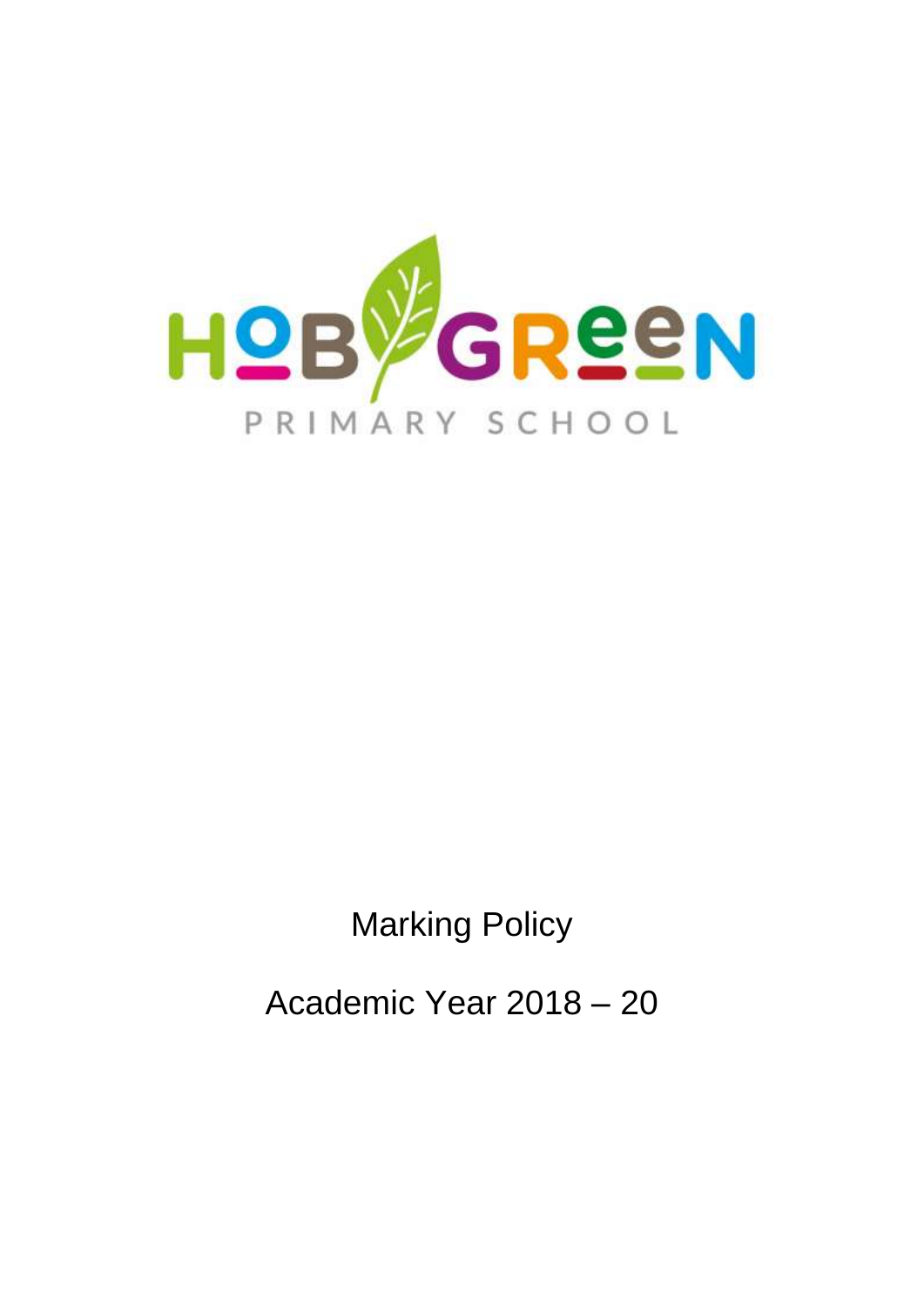## **Marking and Feedback Policy September 2018**

## *'The most powerful single moderator that enhances achievement is feedback' John Hattie*

## *'...the impact of feedback is 124 times more cost effective than reducing class sizes' Higgins/Sutton Trust Report*

As an academy, we see the greatest impact when we agree, adopt and maintain a consistent approach which is age and ability appropriate. At Hob Green Primary School, we believe that pupils' self-esteem and resilience will develop through positive yet challenging feedback. As a result, this will accelerate progress. For this reason, all marking and feedback is underpinned by this policy which all pupils and staff follow on a day to day basis.

Quality feedback includes:

- Verbal feedback
- Teacher Assessment
- Self-Assessment
- Peer Assessment

Self and Peer Assessment may be interchangeable across the course of a week dependent on the sessions taught.

## **Verbal Feedback**

Verbal feedback and dialogue should be embedded within every session. It should be specific to the success criteria and should identify both positives and next steps so that the child has a clear understanding of how to move their learning forward. Every pupil should receive verbal feedback on a regular basis. When this is given, a 'VF' will be recorded next to the piece of learning. During learning walks, pupils will be expected to discuss such feedback and how they are improving their written work.

## **Teacher Feedback, Marking and Assessment**

Green - Great The adult should tick or highlight in green the success criteria which have been met. If appropriate, identify a next step in learning or a moving on task. In EYFS and KS1, the symbols below should be used when marking in depth to support pupils' independence.

Pink – Think Success criteria should be highlighted in pink if they have not been met. The adult should always provide direction and/or a gap task, ask to speak to the child in person for verbal feedback or direct to a rapid respond intervention. In EYFS and KS1 the marking symbols below should be used to indicate these next steps. Teachers should also use pink to correct pupil's learning e.g. spelling.

## **Success Criteria Grids**

Grids need to be completed for all pieces of work. Each subject has specific grids relating to its success. See Appendix.

## **Writing**

Three pieces of independent writing per pupil should be completed each fortnight. At least one of these should be from a foundation subject. This should be marked according to the subject's criteria but also inform the writing learning ladders.

All English work should identify key corrections for the pupil to then go back and edit according to this. Time should be given for this to occur at the start of the following lesson. These developments should be linked to the AREs for the specific year group with a focus on the following aspects:

- Grammar
- Punctuation
- Spelling
- Sentence Structure
- Exciting Vocabulary
- Paragraph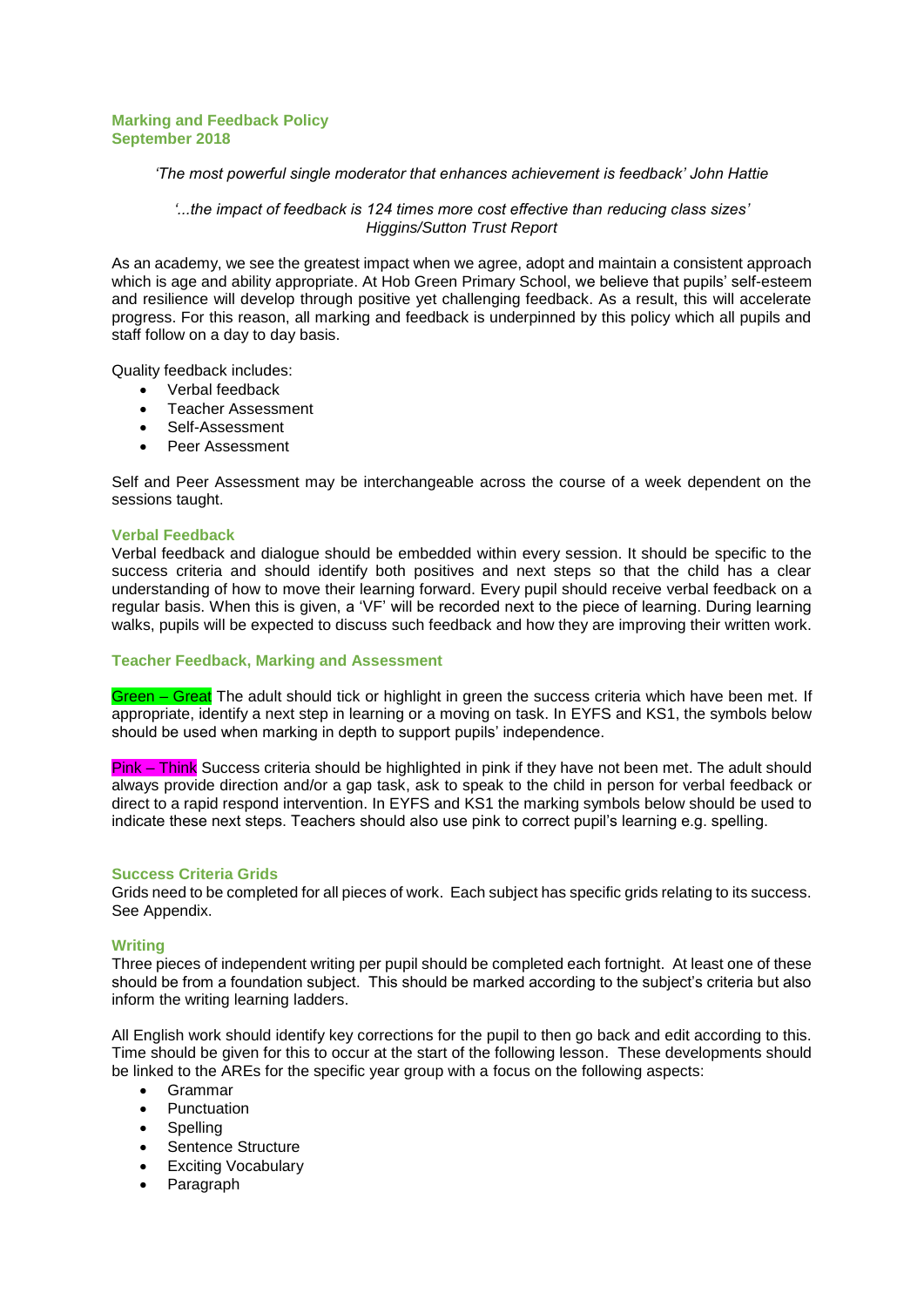#### **Maths**

Maths should have a balance of *fluency, reasoning and problem solving.* Learning ladders should only be highlighted when children demonstrate that they can explain and use mathematical knowledge in all three areas.

All calculations should be marked correct or incorrect, using ticks or crosses. In every lesson, the success criteria should then either be ticked or highlighted green (where they have been achieved) or ticked or highlighted pink if not. Self-assessment must be completed by the pupils as they will benefit from marking their own work. However, this should then be further assessed and agreed by the adult.

It is important for teachers to distinguish between a pupil's simple slip, and an error that reflects a lack of understanding. Where a pupil makes a simple slip, it should be enough for the pupil to make the correction if necessary. If there is a lack of understanding and clear misconceptions, the teacher should initially identify where the misconceptions exist and address these within the rapid response intervention. Within the marking, further clarification should be detailed as to how the child can move their learning forward. It may also be the case that the teacher re-models the calculation to show the correct method.

Within EYFS, marking is an individualised process whereby pupils are given immediate feedback which they then respond to as part of the lesson. These next steps will be evidenced in writing by the teacher in their maths books.

#### **Presentation**

Where it is required, teachers should comment on the presentation of work to ensure that pupils understand the importance of presenting their work to a high standard.

#### **Self-Assessment (SA)**

Key Stage 1 pupils should be taught to self-assess in a meaningful way against the success criteria. By the end of Year 2, the pupils should be able to self-assess regularly. In Key Stage 2, pupils should selfassess all pieces of work. All self-assessment should be moderated by the class teacher, using a light touch mark to either agree or alter the self-assessment. To self-assess, pupils should use the code C in the relevant box for the success criteria which they feel they have achieved. The pupil should find evidence of this in their work, which they also underline or highlight neatly using a ruler. The pupils should then identify their own next step and write this in the space provided – this could be linked to the success criteria that they have not met or an ongoing target that needs to be embedded.

#### **Peer Assessment**

In Key Stage 1, pupils should be taught to peer-assess in a meaningful way, against the success criteria. By the end of Key Stage 2, pupils will peer-assess regularly in English and Maths. Again, all peer assessment should be moderated by the Class Teacher, using a light touch mark to either agree or alter the assessment. Peer Assessment should follow the same procedure as Self-Assessment. The pupil should initial their peer assessment to identify who has assessed the work.

## **Dedicated Improvement Time (DIT)**

Teachers should allocate Dedicated Improvement Time for the pupils to reflect on their feedback and respond to it every day. This would form part of your input or as a morning activity.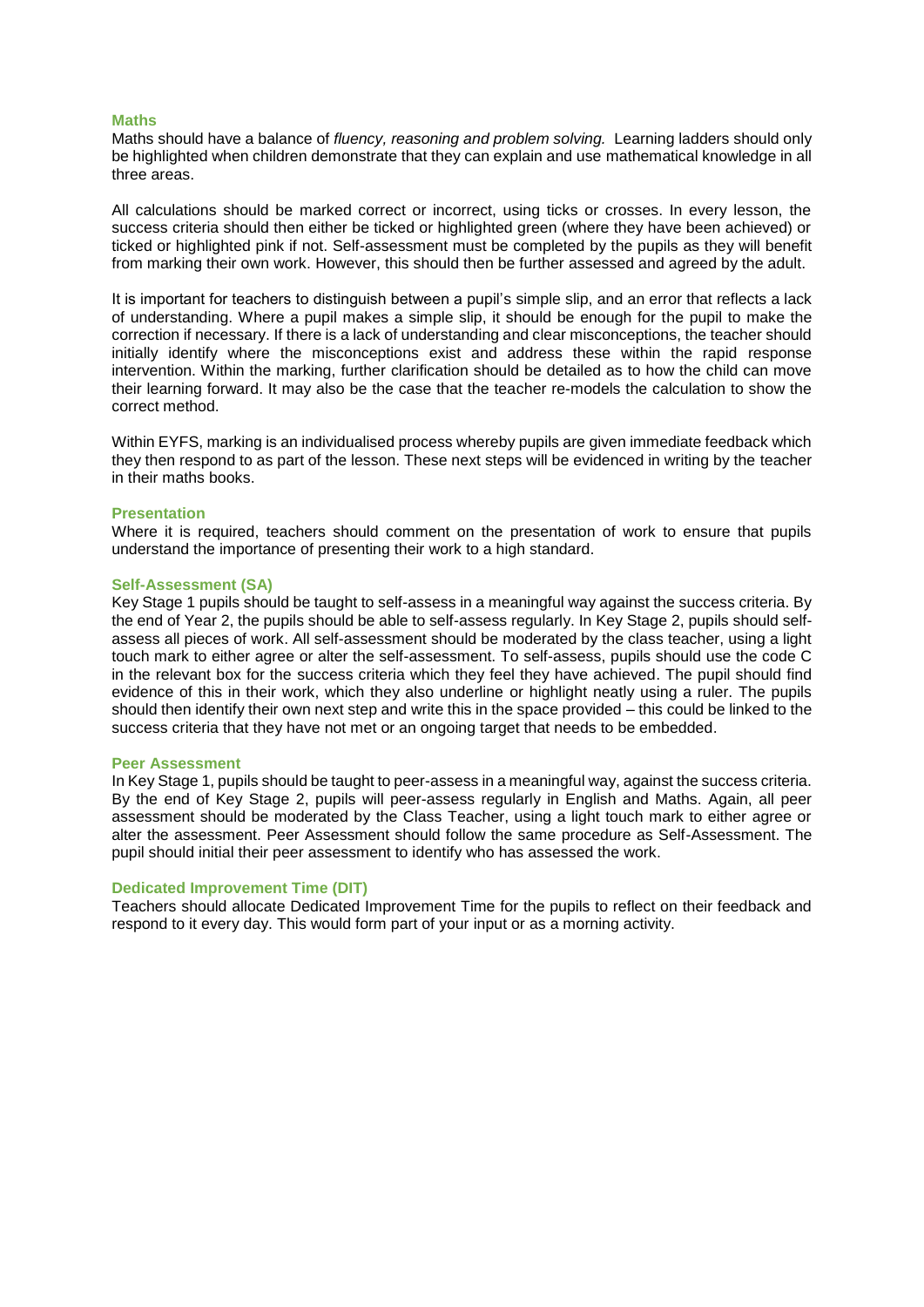# **Key Stage One Marking Symbols**

| <b>Capital Letter</b> |                              |
|-----------------------|------------------------------|
| Handwriting           | Teacher to model letter form |
| Spelling              | sh o p                       |
| <b>Finger Space</b>   | $\frac{1}{2}$                |
| <b>Full Stop</b>      | or FS                        |

## **Policy Status and Review**

| Written by    | Headteacher |
|---------------|-------------|
| Status        | Approved    |
| Approved date | Autumn 18   |
| Review date   | Autumn 19   |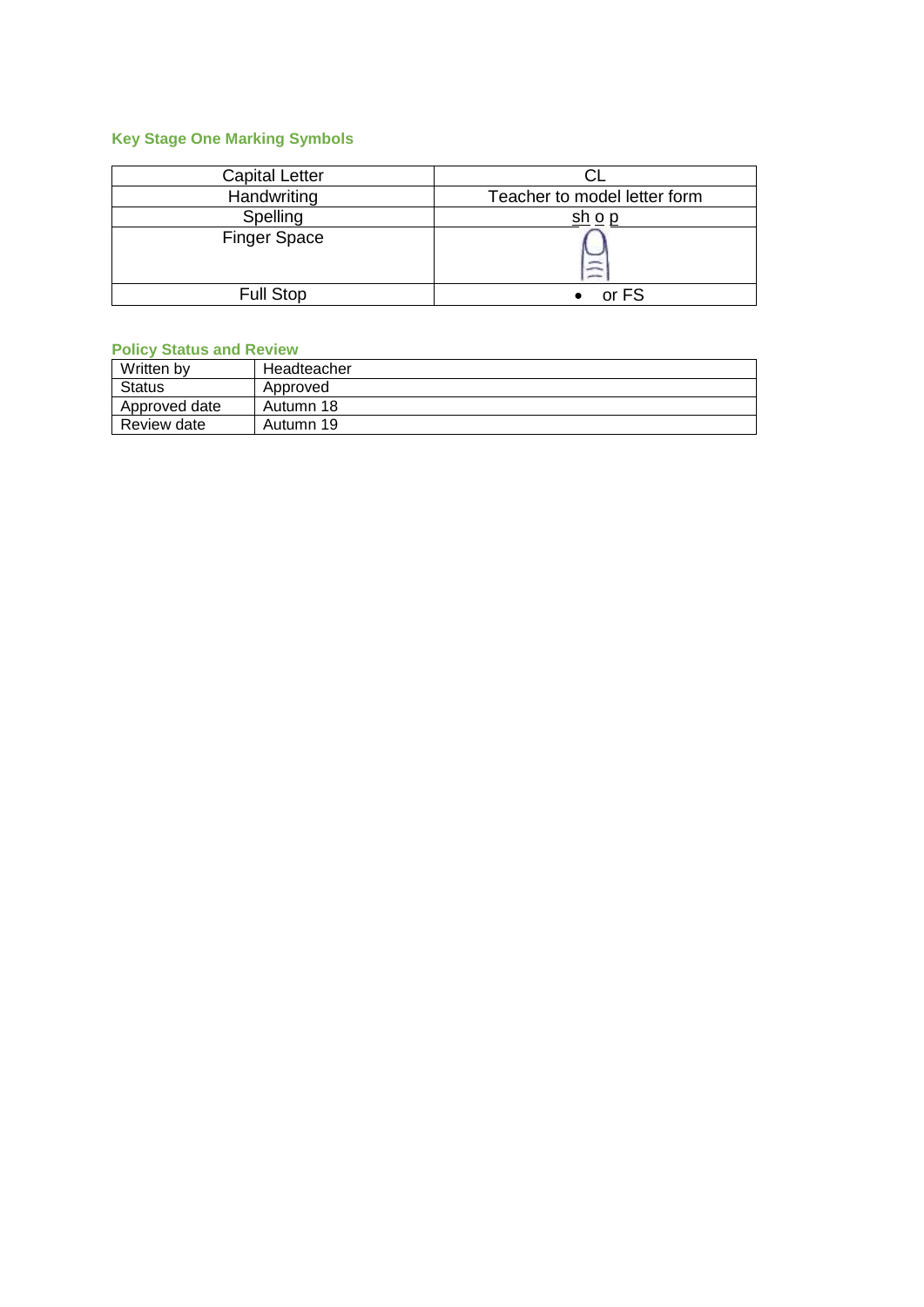## **Appendix**

English and Maths Success Criteria Grids

| Date:                                                                                            | Teacher | <b>TA</b> | Independent | Guided       |
|--------------------------------------------------------------------------------------------------|---------|-----------|-------------|--------------|
| ARE:<br>GD:                                                                                      |         |           |             |              |
| Success criteria                                                                                 |         | Achieved  | Partly      | Not achieved |
| $\vert$ 1. I know – prior knowledge application                                                  |         |           |             |              |
| $ 2.$ I understand $-$ focus for teaching                                                        |         |           |             |              |
| $ 3.1 \text{ can} - \text{developing competence} - \text{there can be more than}$<br>one "I can" |         |           |             |              |
| <b>Pupil comment:</b>                                                                            |         |           |             |              |

## LO Success Criteria Grid

| Date:                                                                                            | Teacher | <b>TA</b> | Independent | Guided          |
|--------------------------------------------------------------------------------------------------|---------|-----------|-------------|-----------------|
|                                                                                                  |         |           |             |                 |
|                                                                                                  |         |           |             |                 |
| LO:                                                                                              |         |           |             |                 |
|                                                                                                  |         |           |             |                 |
| Success criteria                                                                                 |         | Achieved  | Partly      | Not<br>achieved |
| 1. I know - prior knowledge application                                                          |         |           |             |                 |
|                                                                                                  |         |           |             |                 |
| $ 2.1$ understand – focus for teaching                                                           |         |           |             |                 |
|                                                                                                  |         |           |             |                 |
| $ 3.1 \text{ can} - \text{developing competence} - \text{there can be more than one}$<br>"I can" |         |           |             |                 |
|                                                                                                  |         |           |             |                 |
| <b>Pupil comment:</b>                                                                            |         |           |             |                 |
|                                                                                                  |         |           |             |                 |
|                                                                                                  |         |           |             |                 |
|                                                                                                  |         |           |             |                 |